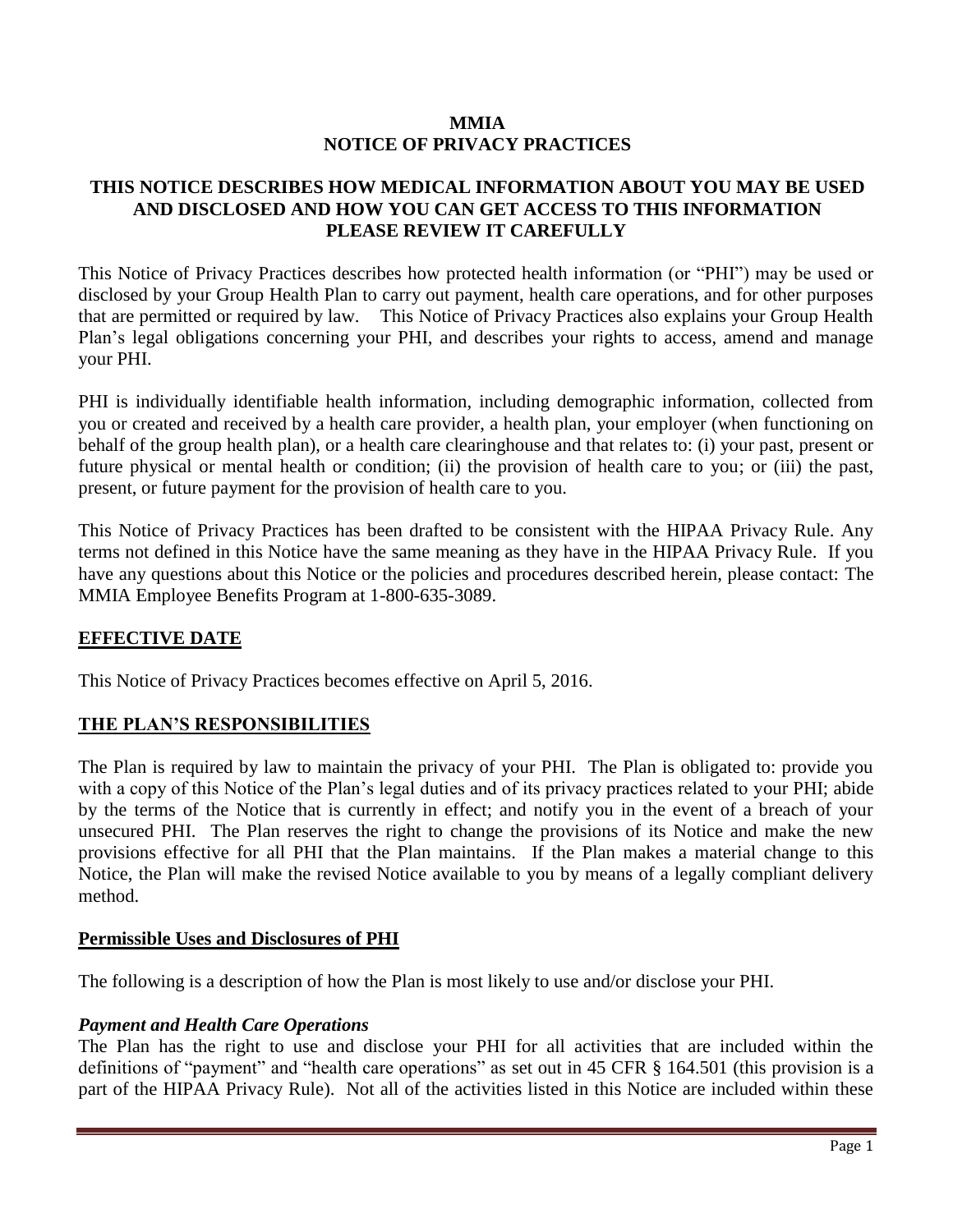definitions. Please refer to 45 CFR § 164.501 for a complete list. In order to administer your health benefits, the Plan may use or disclose your health information in various ways without your authorization, including:

# *Payment*

The Plan will use or disclose your PHI to pay claims for services provided to you and to obtain stop-loss reimbursements or to otherwise fulfill its responsibilities for coverage and providing benefits. For example, the Plan may disclose your PHI when a provider requests information regarding your eligibility for coverage under the Plan, or the Plan may use your information to determine if a treatment that you received was medically necessary.

# *Health Care Operations*

The Plan will use or disclose your PHI to support its business functions. These functions include, but are not limited to: quality assessment and improvement, reviewing provider performance, licensing, stop-loss underwriting, business planning, and business development. For example, the Plan may use or disclose your PHI: (i) to provide you with information about a disease management program; to respond to a customer service inquiry from you; or (ii) in connection with fraud and abuse detection and compliance programs. The PHI used or disclosed for these operational activities is limited to the minimum amount that is reasonably necessary to complete these tasks.

## **Other Permissible Uses and Disclosures of PHI**

The following describes other possible ways in which the Plan may (and is permitted to) use and/or disclose your PHI.

*Required by Law*

The Plan may use or disclose your PHI to the extent the law requires the use or disclosure. When used in this Notice, "required by law" is defined as it is in the HIPAA Privacy Rule. For example, the Plan may disclose your PHI when required by national security laws or public health disclosure laws.

# *Public Health Activities*

The Plan may use or disclose your PHI for public health activities that are permitted or required by law. For example, the Plan may use or disclose information for purpose of preventing or controlling disease, injury or disability, or the Plan may disclose such information to a public health authority authorized to receive reports of child abuse or neglect. The Plan also may disclose PHI, if directed by a public health authority, to a foreign government agency that is collaborating with the public health authority.

## *Health Oversight Activities*

The Plan may disclose your PHI to a health oversight agency for activities authorized by law, such as: audits: investigations; inspections; licensure or disciplinary actions; or civil, administrative, or criminal proceedings or actions. Oversight agencies seeking this information include government agencies that oversee: (i) the health care system; (ii) government benefit programs; other government regulatory programs; and (iv) compliance with civil rights laws.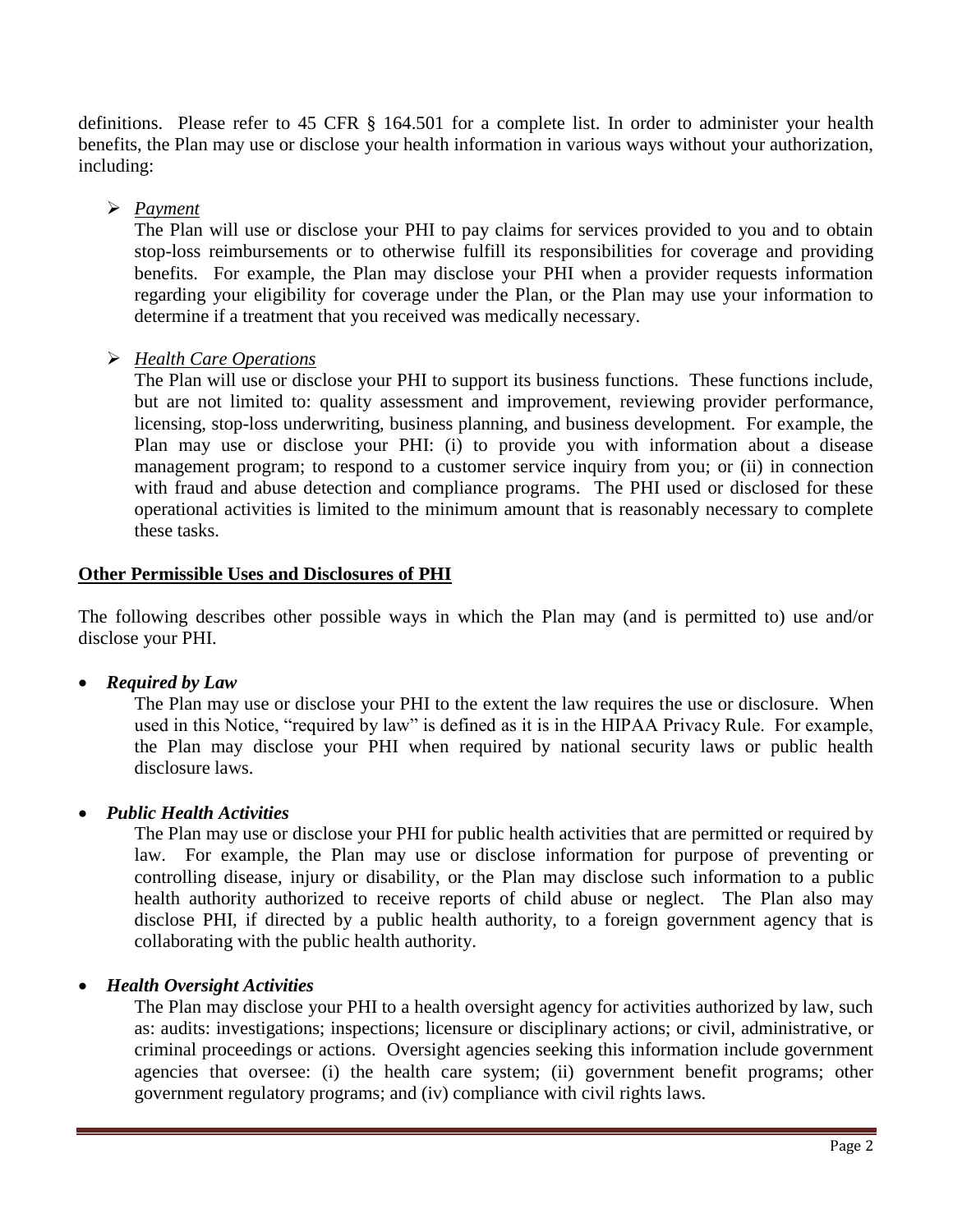### *Abuse or Neglect*

The Plan may disclose your PHI to a government authority that is authorized by law to receive reports of abuse, neglect or domestic violence. Additionally, as required by law, the Plan may disclose to a governmental entity authorized to receive such information, your PHI, if the Plan believes that you have been a victim of abuse, neglect, or domestic violence.

## *Legal Proceedings*

The Plan may disclose your PHI: (i) in the course of any judicial or administrative proceeding: (ii) in response to an order of a court or an administrative tribunal (to the extent such disclosure is expressly authorized); and (iii) in response to a subpoena, a discovery request, or other lawful process, once all administrative requirements of the HIPAA Privacy Rule have been met. For example, the Plan may disclose your PHI in response to a subpoena for such information but only after certain conditions of the HIPAA Privacy Rule are complied with.

## *Law Enforcement*

Under certain conditions, the Plan may also disclose your PHI to law enforcement officials. Some of the reasons for such a disclosure, for example, may include, but not be limited to: (i) it is required by law; (ii) it is necessary to locate or identify a suspect, fugitive, material witness, or missing person; and (iii) it is necessary to provide evidence of a crime that occurred on the Plan's premises.

## *Coroners, Medical Examiners, Funeral Directors, Organ Donation Organizations*

The Plan may disclose PHI to a coroner or medical examiner for purposes of identifying a deceased person, determining a cause of death, or for the coroner or medical examiner to perform other duties authorized by law. The Plan also may disclose, as authorized by law, information to funeral directors so that they may carry out their duties. Further, the Plan may disclose PHI to organizations that handle organ, eye, or tissue donation and transplantation.

## *Research*

The Plan may disclose your PHI to researchers when an institutional review board or privacy board has: (i) reviewed the research proposal and established protocols to ensure the privacy of the information; and (ii) approved the research.

## *To Prevent a Serious Threat to Health or Safety*

Consistent with applicable federal and state laws, the Plan may disclose your PHI if the Plan believes that the disclosure is necessary to prevent or lessen a serious and imminent threat to the health or safety of a person or the public. The Plan may also disclose PHI if it is necessary for law enforcement to identify or apprehend an individual.

## *Military Activity and National Security, Protective Services*

Under certain conditions, the Plan may disclose your PHI if you are, or were, Armed Forces personnel for activities deemed necessary by appropriate military command authorities. If you are a member of foreign military service, the Plan may disclose, in certain circumstances, your information to the foreign military authority.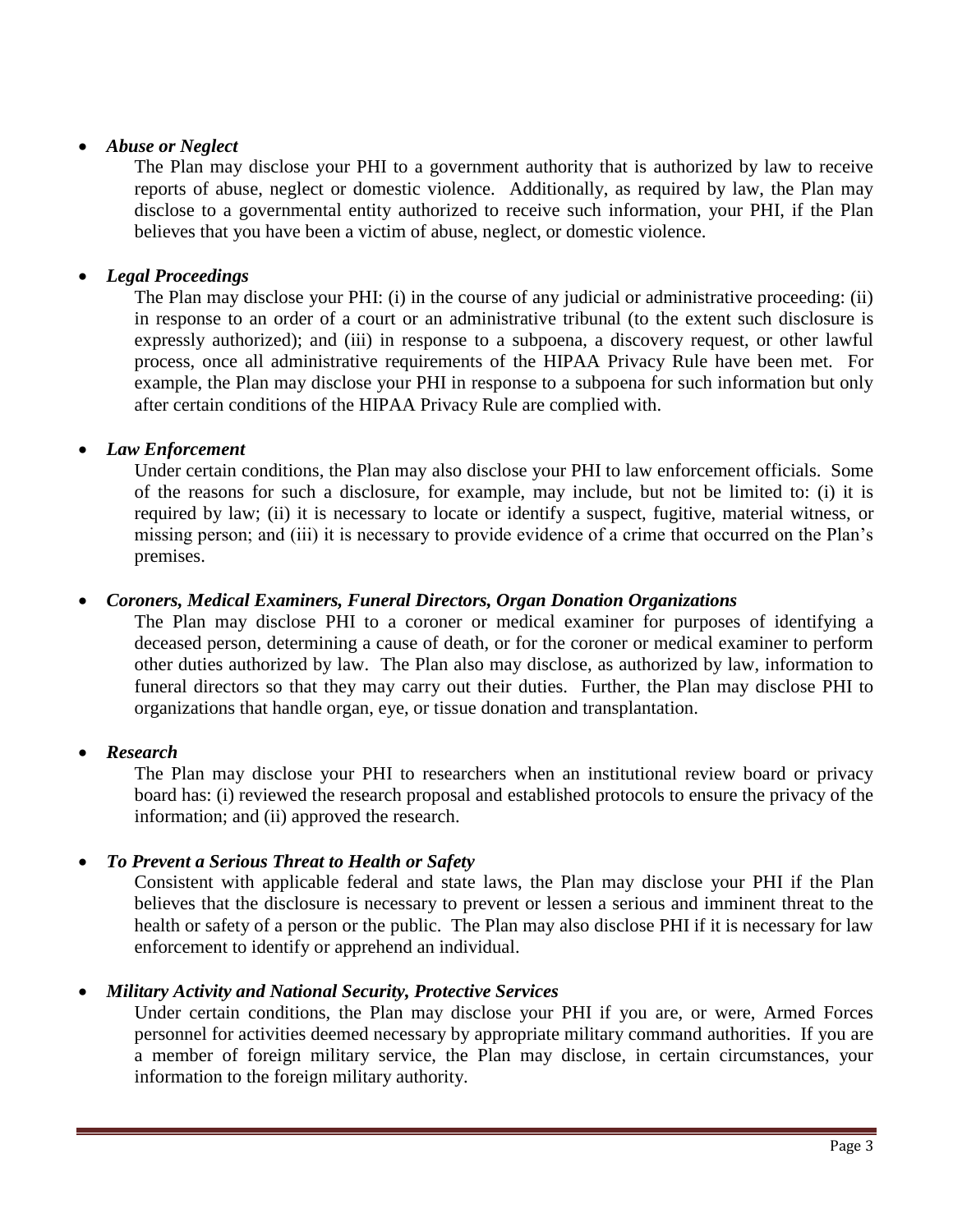## *Inmates*

If you are an inmate of a correctional institution, the Plan may disclose your PHI to the correctional institution or to a law enforcement official for: (i) the institution to provide health care to you; (ii) your health and safety and the health and safety of others; or (iii) the safety and security of the correctional institution.

### *Workers' Compensation*

The Plan may disclose your PHI to comply with workers' compensation laws and other similar programs that provide benefits for work-related injuries or illnesses.

### *Emergency Situations*

The Plan may disclose your PHI in an emergency situation, or if you are incapacitated or not present, to a family member, close personal friend, authorized disaster relief agency, or any other person previously identified by you. The Plan will use professional judgment and experience to determine if the disclosure is in your best interests. If the disclosure is in your best interest, the Plan will disclose only the PHI that is directly relevant to the person's involvement in your case.

### *Fundraising Activities*

The Plan may use or disclose your PHI for fundraising activities, such as raising money for a charitable foundation or similar entity to help finance its activities. If the Plan contacts you for fundraising activities, the Plan will give you the opt-out or stop receiving such communications in the future.

#### *Group Health Plan Disclosures*

The Plan may disclose your PHI to a sponsor of the group health plan – such as an employer or other entity – that is providing a health care program to you. The Plan can disclose your PHI to that entity if that entity has contracted with us to administer your health care program on its behalf.

#### *Underwriting Purposes*

The Plan may use or disclose your PHI for underwriting purposes, such as to make a determination about a coverage application or request. If the Plan does use or disclose your PHI for underwriting purposes, the Plan is prohibited from using or disclosing in the underwriting process your PHI that is genetic information.

#### *Others Involved in Your Health Care*

Using its best judgment, the Plan may make your PHI known to a family member, other relative, close personal friend or other personal representative that you identify. Such a use will be based on how involved the person is in your care, or payment that relates to your care. The Plan may release information to parents or guardians if allowed by law.

If you are not present or able to agree to these disclosures of your PHI the Plan, using its professional judgment, may determine whether the disclosure is in your best interest.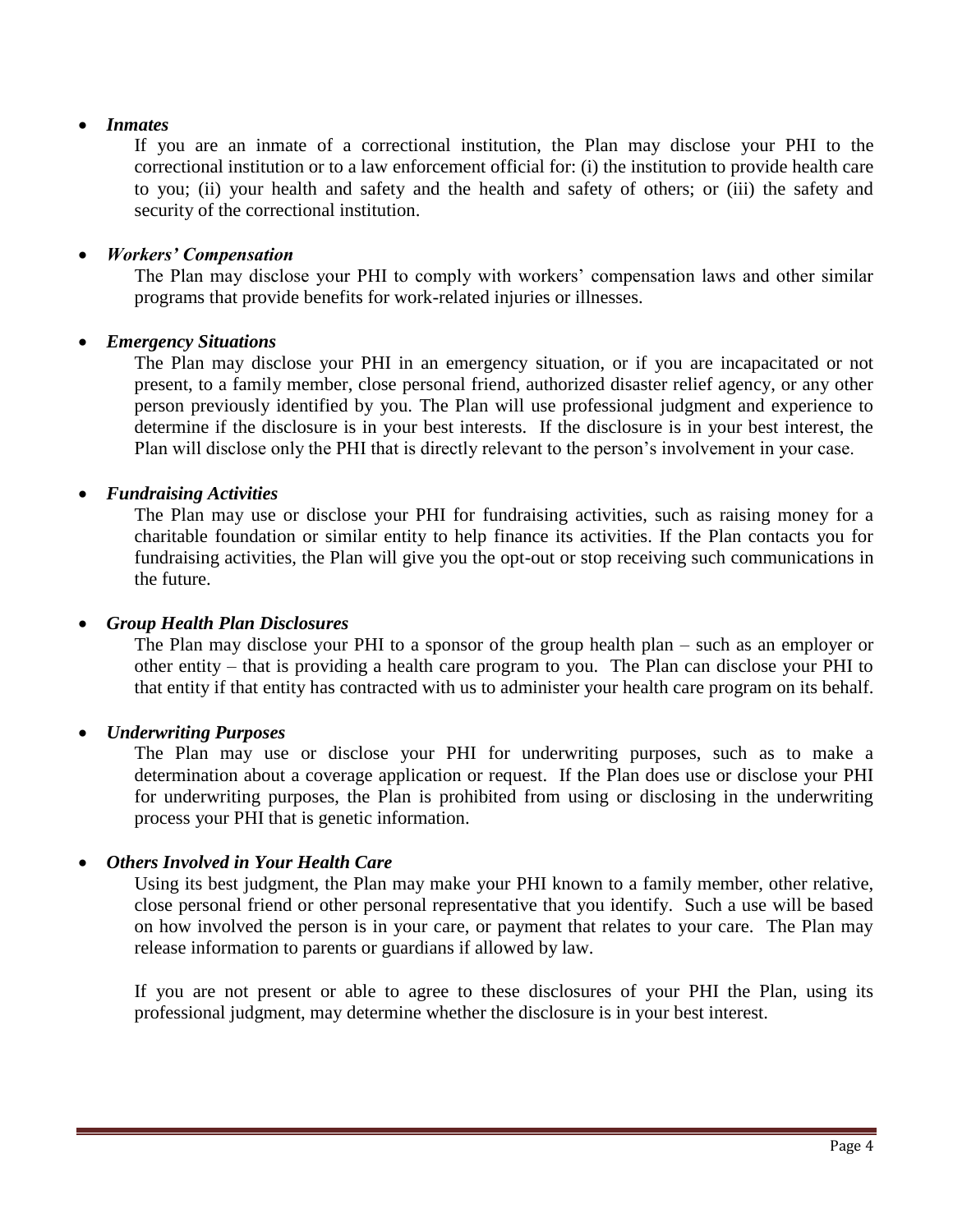## **Uses and Disclosures of Your PHI that Require Your Authorization**

## *Sale of PHI*

The Plan will request your written authorization before it makes any disclosure that is deemed a sale of your PHI, meaning that the Plan is receiving compensation for disclosing the PHI in this manner.

### *Marketing*

The Plan will request your written authorization to use or disclose your PHI for marketing purposes with limited exceptions, such as when the Plan has face-to–face marketing communications with you or when the Plan provides promotional gifts of nominal value.

### *Psychotherapy Notes*

The Plan will request your written authorization to use or disclose any of your psychotherapy notes that the Plan may have on file with limited exception, such as for certain treatment, payment or health care operation functions.

Other uses and disclosures of your PHI that are not described above will be made only with your written authorization. If you provide the Plan with such an authorization, you may revoke the authorization in writing and this revocation will be effective for future uses and disclosures of PHI. However, the revocation will not be effective for information the Plan has already used or disclosed, relying on the authorization.

### **Required Disclosures of Your PHI**

The following describes disclosures that the Plan is required by law to make.

#### *Disclosures to the Secretary of the U.S. Department of Health and Human Services*

The Plan is required to disclose your PHI to the Secretary of the U.S. Department of Health and Human Services when the Secretary is investigating or determining the Plan's compliance with the HIPAA Privacy Rule.

*Disclosures to You* 

The Plan is required to disclose to you most of your PHI in a "designated record set" when you request access to this information. Generally, a "designated record set" contains medical and billing records a well as other records that are used to make decisions about your health care benefits. The Plan also is required to provide, upon your request, an accounting of most disclosures of your PHI that are for reasons other than payment and health care operations and are not disclosed through a signed authorization.

The Plan will disclose your PHI to an individual who has been designated by you as your personal representative and who has qualified for such designation in accordance with applicable state law. However, before the Plan will disclose PHI to such a person, you must submit a written notice of his/her designation, along with the documentation that supports his/her qualification (such as a power of attorney).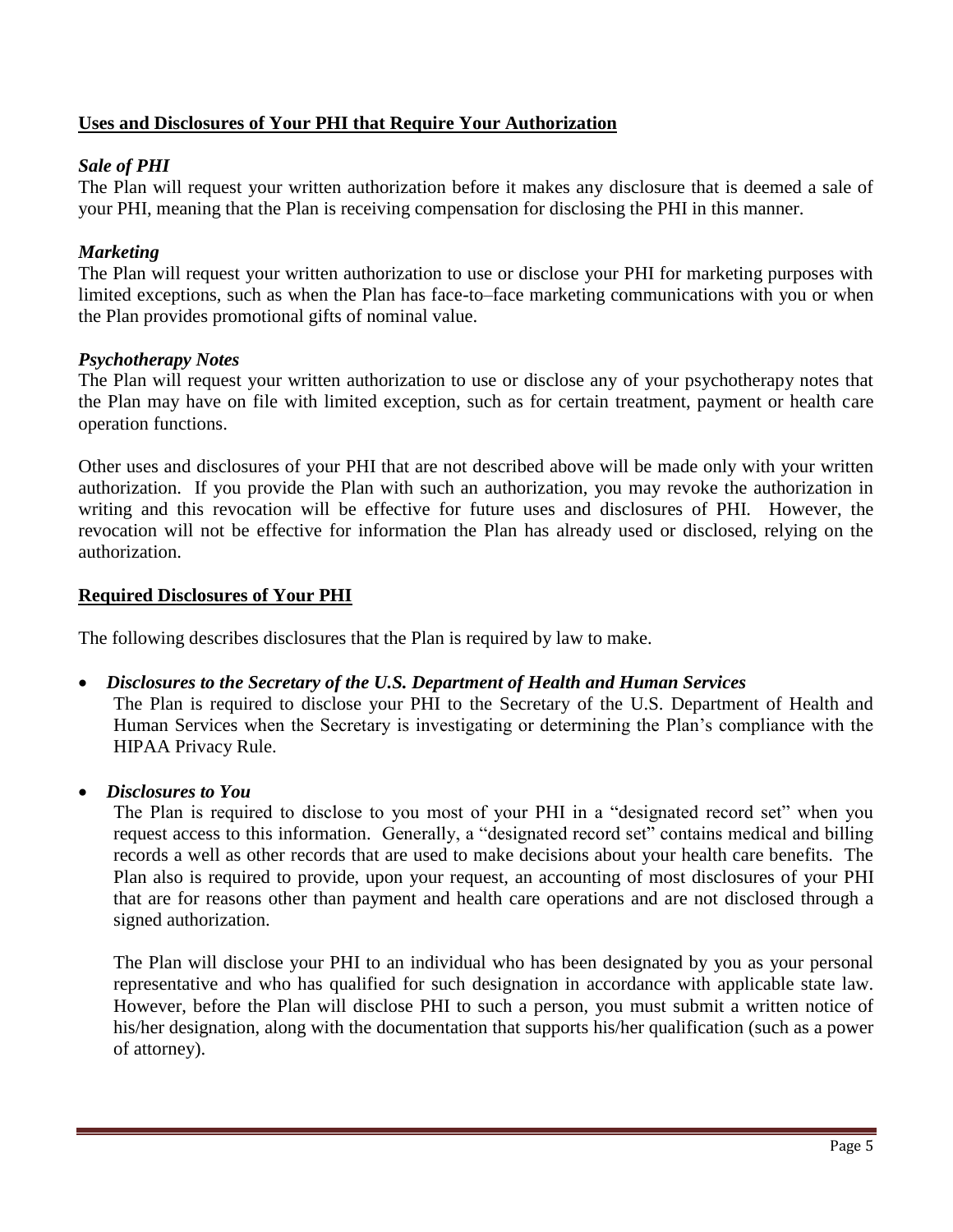*Even if you designate a person representative*, the HIPAA Privacy Rule permits the Plan to elect not to treat the person as your personal representative if the Plan has a reasonable belief that: (i) you have been, or may be, subjected to domestic violence, abuse or neglect by such person; (ii) treating such person as your personal representative could endanger you; or (iii) the Plan determines, in the exercise of its professional judgment, that it is not in your best interest to treat the person as your personal representative.

### *Business Associates*

The Plan contracts with individuals and entities (Business Associates) to perform various functions on its behalf or to provide certain types of services. To perform these functions or to provide the services, the Business Associates will receive, create, maintain, use or disclose PHI, but only after the Business Associate agrees in writing to contract terms designed to appropriately safeguard your information. For example, the Plan may disclose your PHI to a Business Associate to administer claims or to provide member service support, utilization management, subrogation, or pharmacy benefit management.

### *Other Covered Entities*

The Plan may use or disclose your PHI to assist health care providers in connection with their treatment or payment activities, or to assist other covered entities in connection with payment activities and certain health care operations. For example, the Plan may disclose your PHI to a health care provider when needed by the provider to render treatment to you, and it may disclose PHI to another covered entity to conduct health care operations in the areas of quality assurance and improvement activities, or accreditation, certification, licensing or credentialing. This also means that the Plan may disclose or share your PHI with insurance carriers in order to coordinate benefits if you or your family members have coverage through another carrier.

## *Plan Sponsor*

The Plan may disclose your PHI to the plan sponsor of the Group Health Plan for purposes of plan administration or pursuant to an authorization request signed by you.

## **Potential Impact of State Law**

The HIPAA Privacy Rule regulations generally do not "preempt" (or take precedence over) state privacy or other applicable laws that provide individuals greater privacy protections. As a result, to the extent state law applies, the privacy laws of a particular state, or other federal laws, rather than the HIPAA Privacy Rule regulations, might impose a privacy standard under which the Plan will be required to operate. For example, where such laws have been enacted, the Plan will follow more stringent state privacy laws that relate to uses and disclosures of PHI concerning HIV or AIDS, mental health, substance abuse/chemical dependency, genetic testing, reproductive rights, etc.

## **YOUR RIGHTS**

#### **Right to Request Restrictions**

You have the right to request a restriction on the PHI the Plan uses or discloses about you for payment or health care operations. The Plan is *not* required to agree to any restriction that you may request. If the Plan does agree to the restriction, it will comply with the restriction unless the information is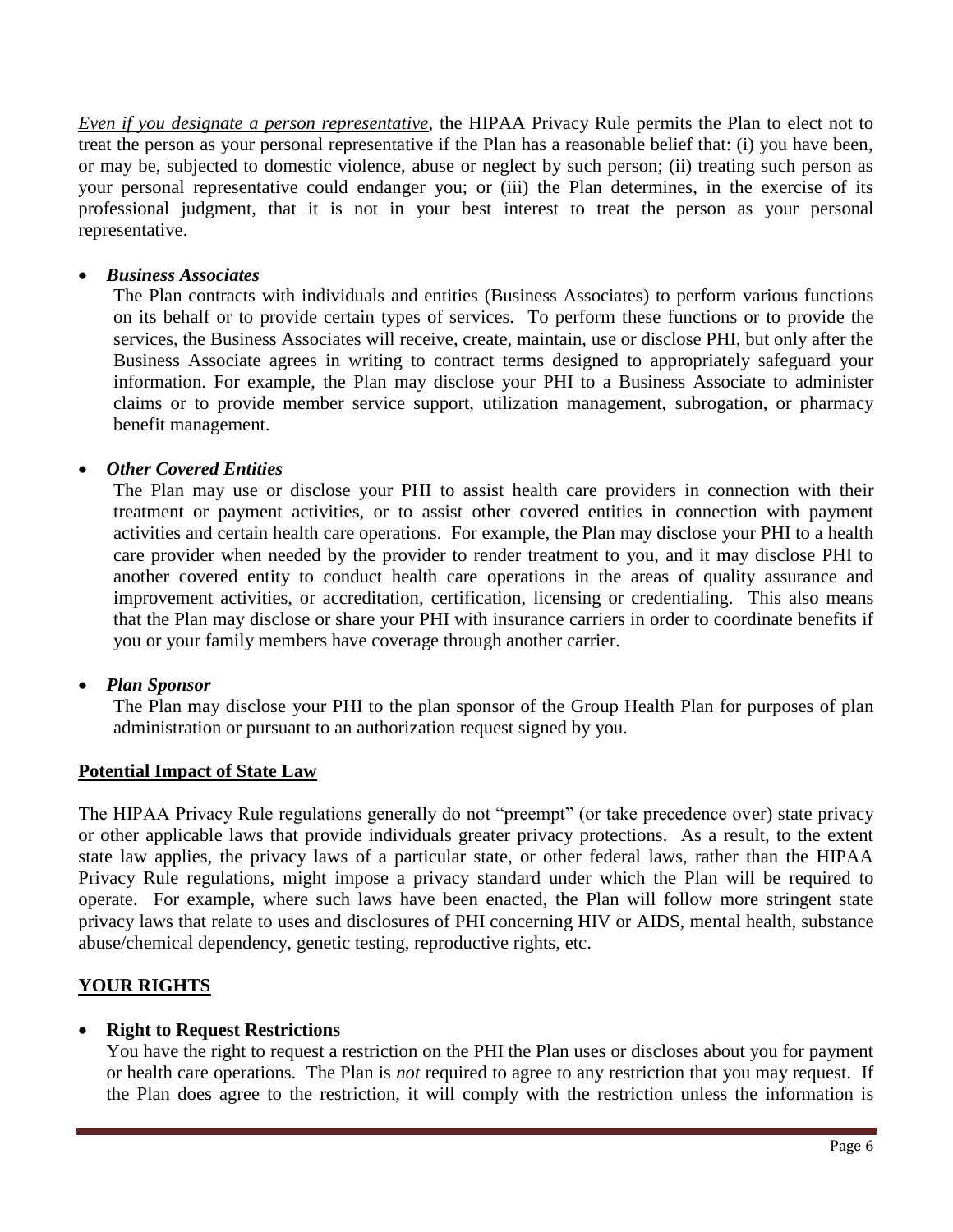needed to provide you with emergency treatment. You may request a restriction by contacting the designated contact listed on the first page of this Notice. It is important that you direct your request for restriction to the designated contact to initiate processing your request. Requests sent to persons or offices other than the designated contact could delay processing the request.

The Plan needs to receive this information in writing and will instruct you where to send your request when you call. In your request please provide: (1) the information whose disclosure you want to limit; and (2) how you want to limit the use and/or disclosure of the information.

## *Right to Request Confidential Communications*

If you believe that a disclosure of all or part of your PHI may endanger you, you may request that the Plan communicate with you regarding your information in an alternative form or at an alternative location. For example, you may ask that the Plan only contact you at your work address or through your work e-mail.

You may request a restriction by contacting the designated contact listed on the first page of this Notice. It is important that you direct you request for confidential communications to the designated contact so that the Plan can begin to process your request. Requests sent to persons or offices other than the one indicated might delay processing the request.

The Plan needs to receive this information in writing and will instruct you where to send your request when you call. In your request please explain: (1) that you want the Plan to communicate your PHI with you in an alternative manner or at an alternative location; and (2) that the disclosure of all or part of the PHI in a manner inconsistent with your instructions would put you in danger.

The Plan will accommodate a request for confidential communications that is reasonable and that states that the disclosure of all or part of your PHI could endanger you. As permitted by the HIPAA Privacy Rule, "reasonableness" will include, when appropriate, making alternate arrangements regarding payment.

Accordingly, as a condition of granting your request, you will be required to provide the Plan information concerning how payment will be handled. For example, if you submit a claim for payment, state or federal law (or the Plan's own contractual obligations) may require that the Plan disclose certain financial claim information to the plan participant (e.g., an Explanation of Benefits or "EOB"). Unless you have made other payment arrangements, the EOB (in which your PHI might be included) may be released to the plan participant.

Once the Plan receives all of the information for such a request (along with instructions for handling future communications) the request will be processed as soon as practicable. Prior to receiving the information necessary for this request, or during the time it takes to process it, PHI might be disclosed (such as through an EOB). Therefore, it is extremely important that you contact the designated contact listed on the first page of this Notice as soon as you determine that you need to restrict disclosures of your PHI.

If you terminate your request for confidential communications, the restriction will be removed for all of your PHI the Plan holds, including PHI that was previously protected. Therefore, you should not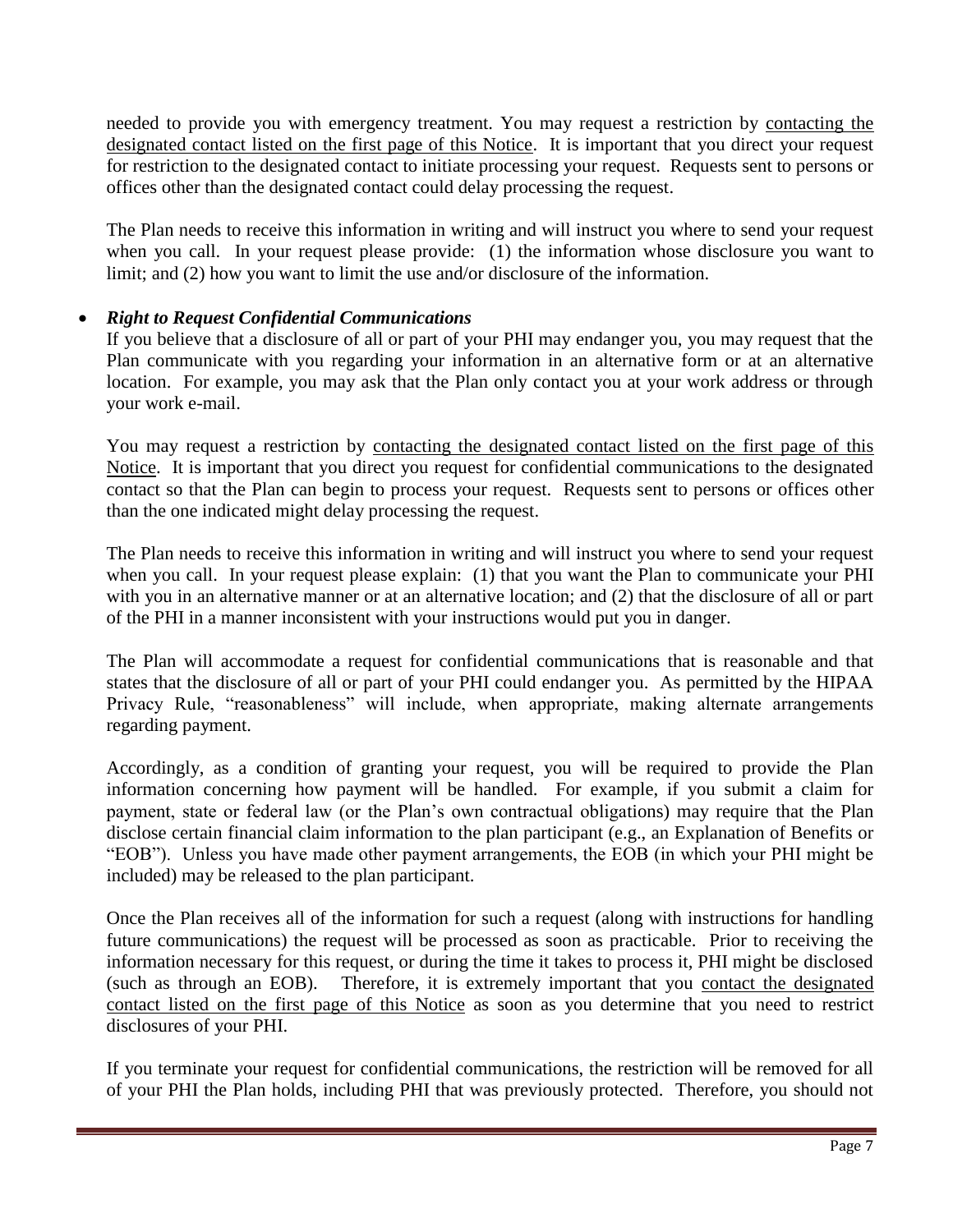terminate a request for confidential communications if you remain concerned that disclosure of your PHI will endanger you.

### *Right to Inspect and Copy*

You have the right to inspect and copy your PHI that is contained in a "designated record set." Generally, a designated record set contains medical and billing records as well as other records that are used to make decision about your health care benefits. However, you may not inspect or copy psychotherapy notes or certain other information that may be contained in a designated record set.

To inspect and copy your PHI that is contained in a designated record set, you must submit your request to the designated contact listed on the first page of this Notice. It is important that you contact the designated contact to request an inspection and copying so that the Plan can begin to process your request. Requests sent to persons, offices, other than the designated contact might delay processing the request. If you request a copy of the information, the Plan may charge a fee for the costs of copying, mailing, or other supplies associated with your request. The requested information will be provided within thirty (30) days if the information is maintained on site or within sixty (60) days if the information is maintained offsite. A single thirty (30) day extension is allowed if the Plan is unable to comply with this deadline.

The Plan may deny your request to inspect and copy in certain limited circumstances. If you are denied access to your information, you may request that the denial be reviewed. To request a review, you must contact the designated contact listed on the first page of this Notice. A licensed health care professional chosen by us will review your request and the denial. The person performing this review will not be the same one who denied your initial request. Under certain conditions, the denial will not be reviewable. If this event occurs, the Plan will inform you of this fact.

#### *Right to Amend*

If you believe the PHI The Plan has for you is inaccurate or incomplete, you may request that it be amended. You may request that the Plan amend your information by contacting the designated contact listed on the first page of this Notice. Additionally, your request should include the reason the amendment is necessary. It is important that you direct your request for amendment to the designated to initiate processing your request. Requests sent to persons or offices, other than the designated contact, might delay processing the request. The Plan has sixty (60) days after the request is made to act on the request. A single thirty (30) day extension is allowed if the Plan is unable to comply with this deadline.

In certain cases, the Plan may deny your request for an amendment. For example, the Plan may deny your request if the information you want to amend is not maintained by the Plan, but by another entity or if the Plan determines that your information is accurate and complete. If the Plan denies your request you have the right to file a statement of disagreement with the Plan. Your statement of disagreement will be linked with the disputed information and all future disclosures of the disputed information will include your statement.

#### *Right to Accounting*

You have a right to an accounting of certain disclosures of your PHI that are for reasons other than treatment, payment or health care operations. No accounting of disclosures is required for disclosures